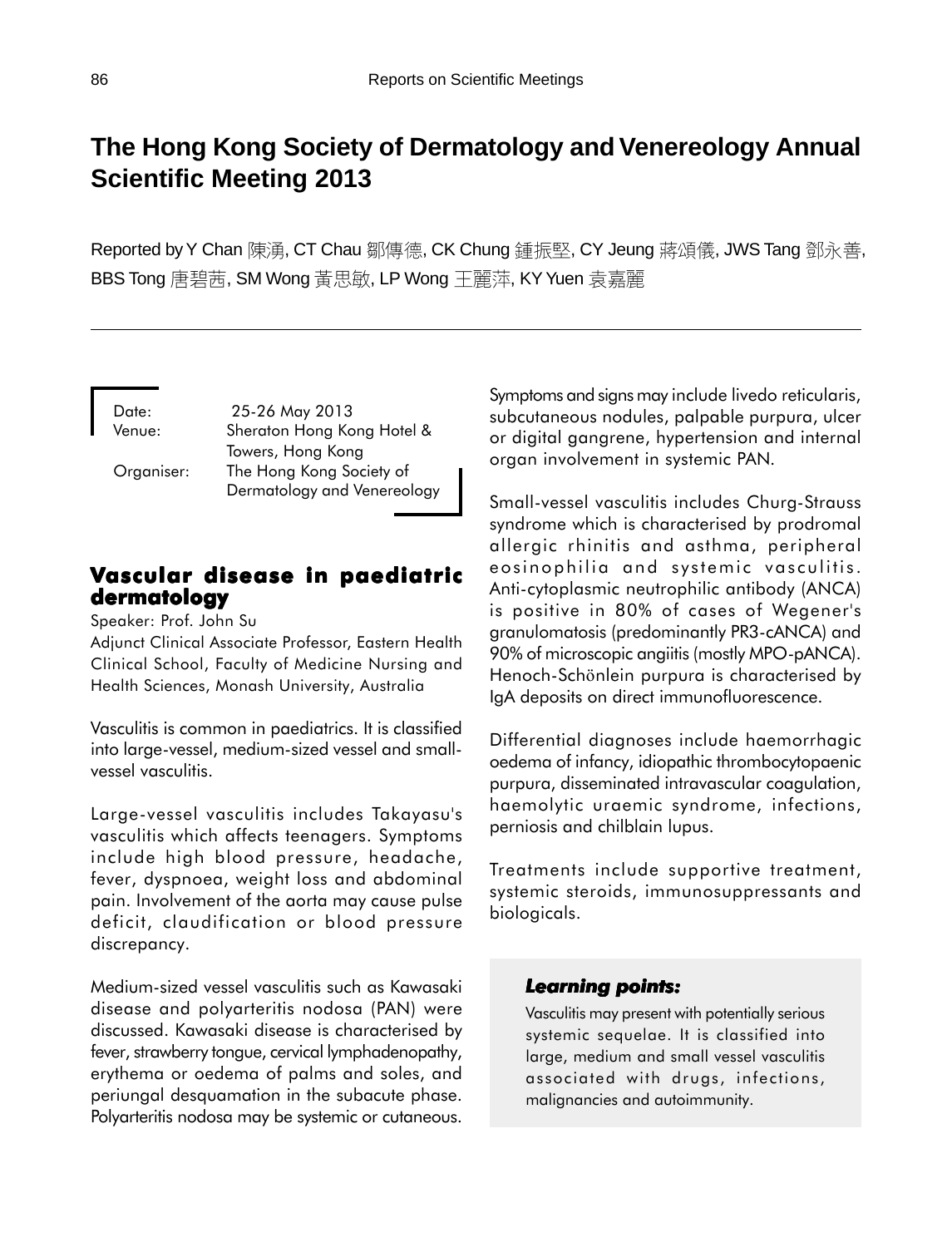# **The latest development in syphilis serology**

Speaker: Dr. Edman Lam

Acting Consultant Medical Microbiologist, Public Health Laboratory Centre, Department of Health, Hong Kong

The diagnosis of syphilis remains very dependent on the conventional serological treponemal and non-treponemal tests. However, the diagnosis may not be straightforward in cases with discordant results. Previous local studies showed that line immunoassay (LIA) provided good sensitivity and specificity which was even better than that of Western blot test. Further local study done recently showed LIA may not agree with the consensus results drawn from the other conventional serological tests with a kappa coefficient of 0.55. Therefore, these newer methods should be more thoroughly studied to determine its clinical role.

### *Learning points: Learning*

Use of line immunoassay may provide high sensitivity and specificity in syphilis diagnosis, but because of its fair agreement with other treponemal tests, its clinical use still needs further study.

# **Syphilis in Guangdong Province, China**

Speaker: Dr. Li-gang Yang

Consultant Dermatologist, Head of STI Control Department, Guangdong Provincial Center for STI & Skin Diseases Control, China

"Guangdong boils" is a commonly used term for syphilis infection in Southern China because it suffered from substantial syphilis epidemics around the early 16th century. With the

development and initiation of the national sexually transmitted disease (STD) control program, syphilis was almost eliminated in the 1960s. However, there was resurgence of syphilis in China in late 1970s, the disease burden disproportionately increased from 1.78 per 100,000 population in 1995 to 50.85 per 100,000 population in 2012. Guangdong reported 53,043 syphilis cases in 2012, and syphilis became the third most common infectious diseases after tuberculosis and hepatitis B. In some areas of Guangdong, the sero-prevalence of syphilis reached 30% among men who have sex with men (MSM) and low-tier female sex workers (FSWs).

Despite the measures that have been initiated, there are still many barriers to effectively control syphilis in Guangdong province. The barriers include poor access to the hard-to-reach populations who have a high prevalence of syphilis, such as MSM and FSWs, inadequate standards of STD clinics, poor coverage of syphilis screening e.g. pregnant women, affordability to STD medical care, social stigma and concerns on confidentiality, etc. The Chinese Ministry of Health released the national 10-year plan for the prevention and control of syphilis in China. The strategies included increasing access to STD testing, case detection and surveillance, improving quality of STD services and preventing mother-to-child transmission of syphilis.

### *Learning points: Learning points:*

Syphilis has been resurgent in China such as Guangdong province with a rapidly increasing trend. Efforts have been made to address the epidemic but many challenges remain, particularly for the high-risk groups. Government commitment and innovative strategies are needed.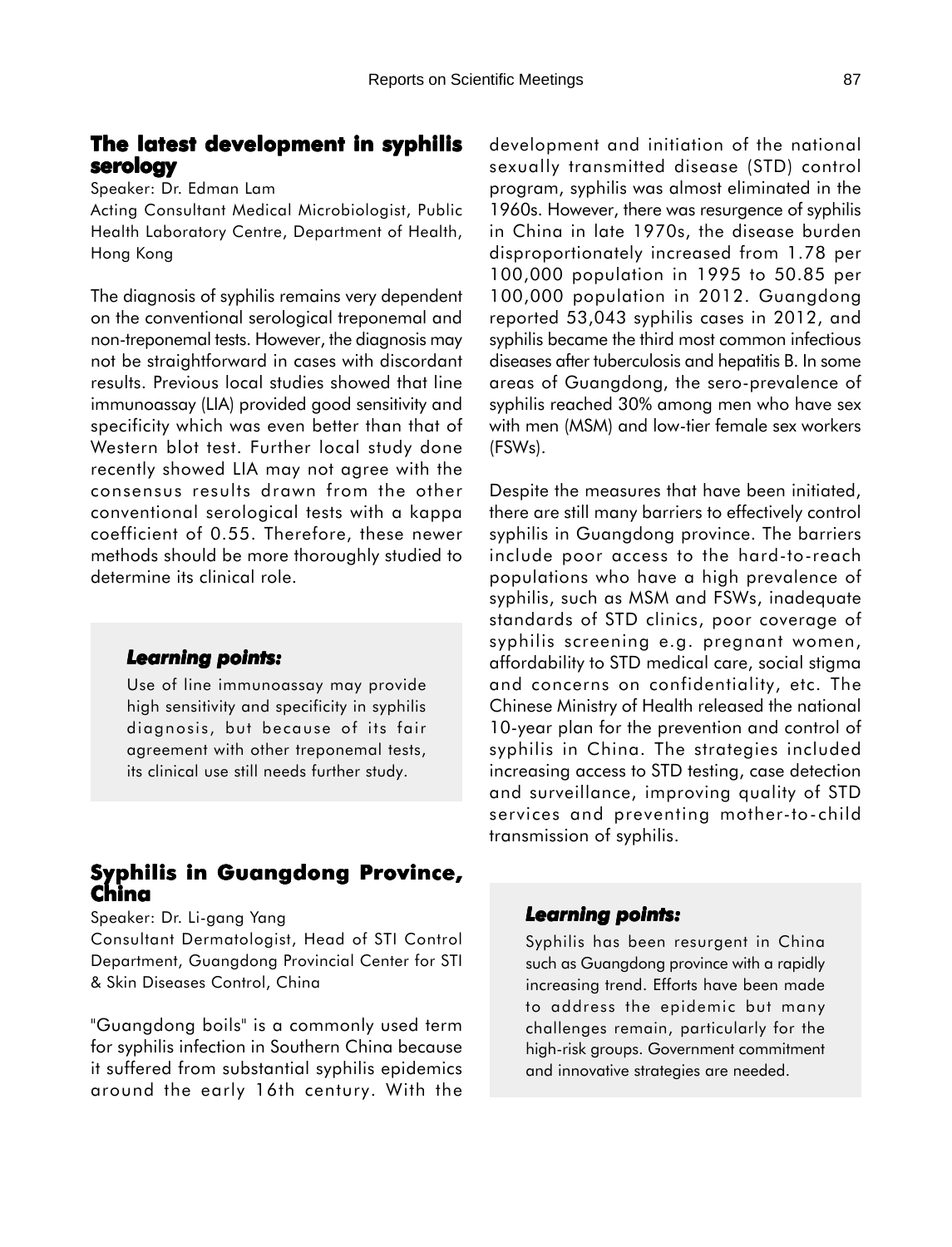## **Vascular anomalies: an overview and update**

Speaker: Dr. Francis Ip Medical and Health Officer, Social Hygiene Service, Department of Health, Hong Kong

The most common congenital abnormality seen in the paediatric group is vascular anomalies. Vascular anomalies are regarded as birthmarks, most of them are harmless and no intervention is needed. However active intervention needs to be considered when complication, functional disturbance or cosmetic concern arises. The rarely associated systemic complications and syndromes should be borne in mind.

There has been confusion in the classification of vascular anomalies for many years. Currently, a comprehensive classification, adopted by the International Society for Study of Vascular Anomalies (ISSVA), which is based on clinical and histopathological features is widely used. Vascular anomalies are broadly divided into haemangiomas and vascular malformations. Advances in the use of immunochemistry and molecular methods improve our understanding in the pathogenesis and characteristics of the vascular anomalies. Infantile haemangioma was used as an example for discussion. Propranolol has become one of the mainstay treatments for complicated infantile haemangioma, although large randomised control trials are still ongoing.

### *Learning points: Learning*

Vascular anomalies are common. We need to keep up-to-date on the information and treatment about them.

# **Suction blister epidermal grafting for treating stable vitiligo**

Speaker: Dr. William Tang Dermatologist, Private Practice, Hong Kong

Various surgical methods aiming at replenishing lost melanocytes in vitiligo have gained popularity since last century. Among them, suction blister epidermal grafting (SBEG) was widely used.

In 1964, Kiistala firstly reported in-vivo separation of epidermis by the production of suction blisters. Later in 1971, Falabella described the suction blister technique for repigmentation of vitiligo. The technique is rather straightforward and suitable for small localised stable vitiligo. Stable vitiligo is defined as the absence of new lesions, absence of progression of existing lesions and absence of the Koebner's phenomenon in the previous one year. Minigraft test before the procedure can be used to ensure the stability of such lesion. The selected patient also has to be co-operative and motivated but not with unrealistic expectation.

The first step of SBEG is to create a suction blister by applying the suction cup on the donor site which is usually the inner arm, abdomen, thigh or buttock. The suction pressure is kept at around 300 mmHg (40 kPa) for 1-2 hours. The second step is to remove the recipient site epidermis by dermabrasion. The final step is to harvest the epidermal graft from the donor site and place it over the recipient site.

Studies showed that SBEG can achieve more than 75% repigmentation in 85% of vitiligo patients receiving this treatment.

### *Learning points: Learning points:*

SBEG is one of the surgical repigmentation methods that is suitable for small localised stable vitiligo and can be carried out in general dermatology clinics.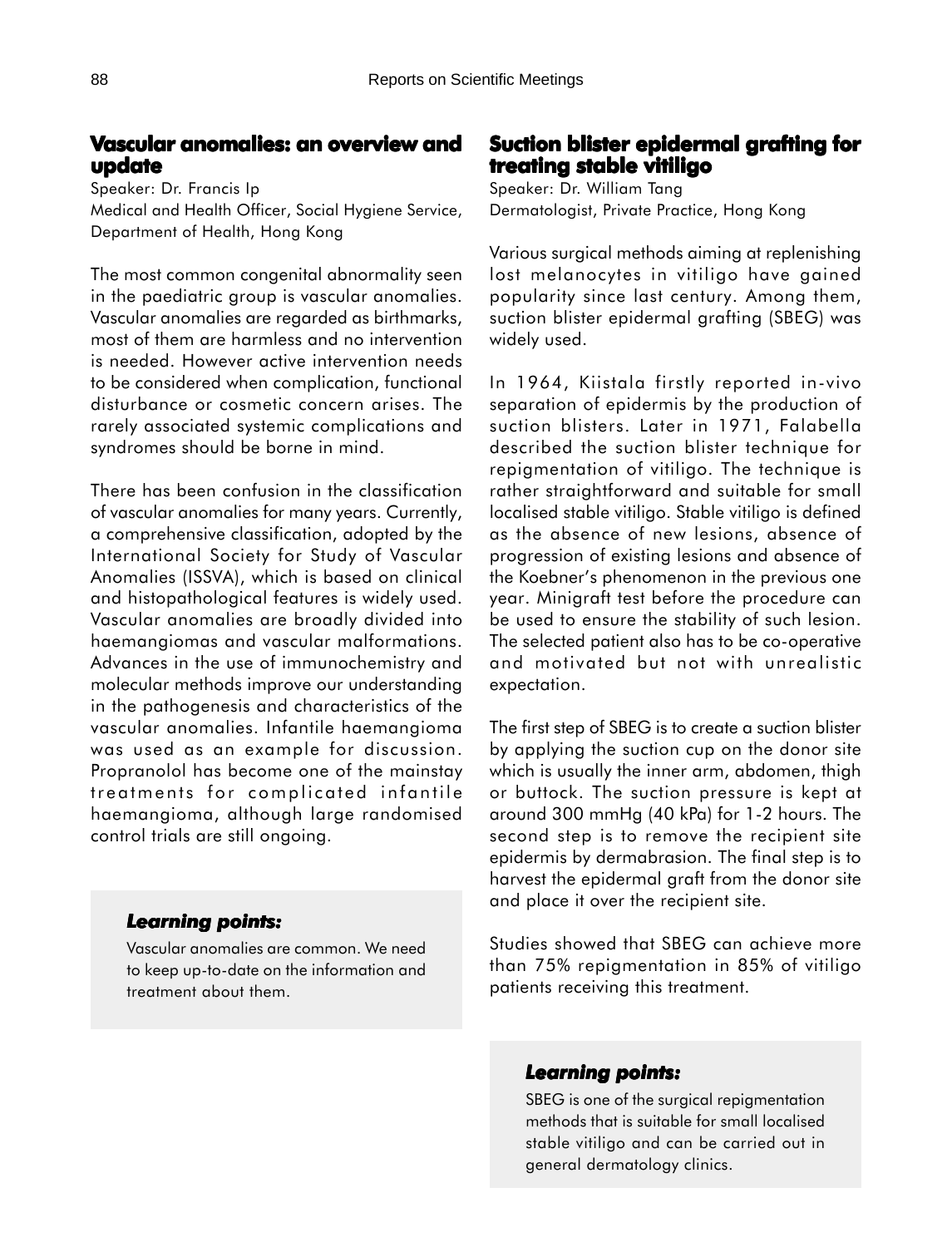# **Treatment of vitiligo: review on the medical treatment and phototherapy**

Speaker: Dr. Elsa Chu

Medical and Health Officer, Social Hygiene Service, Centre for Health Protection, Department of Health, Hong Kong

Topical corticosteroids are commonly used as a first-line treatment of vitiligo. Their efficacy is attributed to the modulation of the immune response. Based on comparative studies, topical corticosteroid is the most clinically effective choice for topical therapy. However, possible side-effects including epidermal atrophy prohibit its long-term use. Topical calcineurin inhibitors provide similar to slightly inferior results compared to topical corticosteroids. The study done by Dr. Chu showed the potential of topical tacrolimus in inducing repigmentation in vitiligo patients who fail to respond to topical steroid. Calcipotriene is a topical vitamin D3 analogue which when combined with corticosteroids, can increase repigmentation rates and shorten the delay in the onset of repigmentation of vitiligo.

The second-line treatments of vitiligo include phototherapy and laser. Studies have proven that narrowband UVB is superior to psoralen-UVA in producing disease stability and repigmentation. The mechanism of action of laser therapy for treatment of vitiligo is similar to that of phototherapy, but it allows for targeted treatment with less body irradiation, and less impact on the healthy skin.

Finally, camouflage should be recommended to patients at all stages of treatment. Depigmentation may also be considered in patients with extensive disease or who cannot attain cosmetically acceptable outcome with other modalities of treatment.

### *Learning points: Learning*

The aims of treatment for vitiligo are to minimise disease progression, attain repigmentation and achieve cosmetically pleasing result. Treatment should start with less aggressive, cost-effective modalities, reserving more invasive and expensive options for those who fail first-line therapies.

# **Cutaneous manifestations in renal renal transplant recipients in a regional transplant recipients in a regional hospital in Hong Kong**

Speaker: Dr. Lai-ping Wong Medical and Health Officer, Social Hygiene Service, Department of Health, Hong Kong

The findings of a study on cutaneous manifestations in renal transplant recipients (RTR) in a regional hospital in Hong Kong were presented. When compared with matched age and sex controls, RTR had a higher prevalence of skin diseases. More RTR developed skin infections and non-infective, non-malignant drug-related cutaneous manifestations than controls. Renal transplant recipients with transplantation less than 12 months were more prone to acneiform eruption; RTR with transplantation more than 12 months were more prone to skin infections. Older RTR were more prone to develop warts, younger RTR were more prone to have acneiform eruption and Cushingoid features. Male RTR were more prone to have dermatophytoses, folliculitis, acneiform eruption and sebaceous hyperplasia while female RTR were more prone to have hypertrichosis and gingival hyperplasia.

### *Learning points: Learning points:*

Renal transplant recipients in Hong Kong are prone to skin infections and drug-related cutaneous manifestations. Patient education, skin examination by physicians during follow-up and early referral to dermatologist, if necessary, can improve the skin condition of renal transplant recipients in Hong Kong.

#### **Neutrophilic dermatoses in children**

Speaker: Prof. John Su

Adjunct Clinical Associate Professor, Eastern Health Clinical School, Faculty of Medicine Nursing and Health Sciences, Monash University, Australia

Neutrophilic dermatoses can be classified by histology and associated systemic diseases. Histologically, it can be divided into nonangiocentric entities like pustular psoriasis and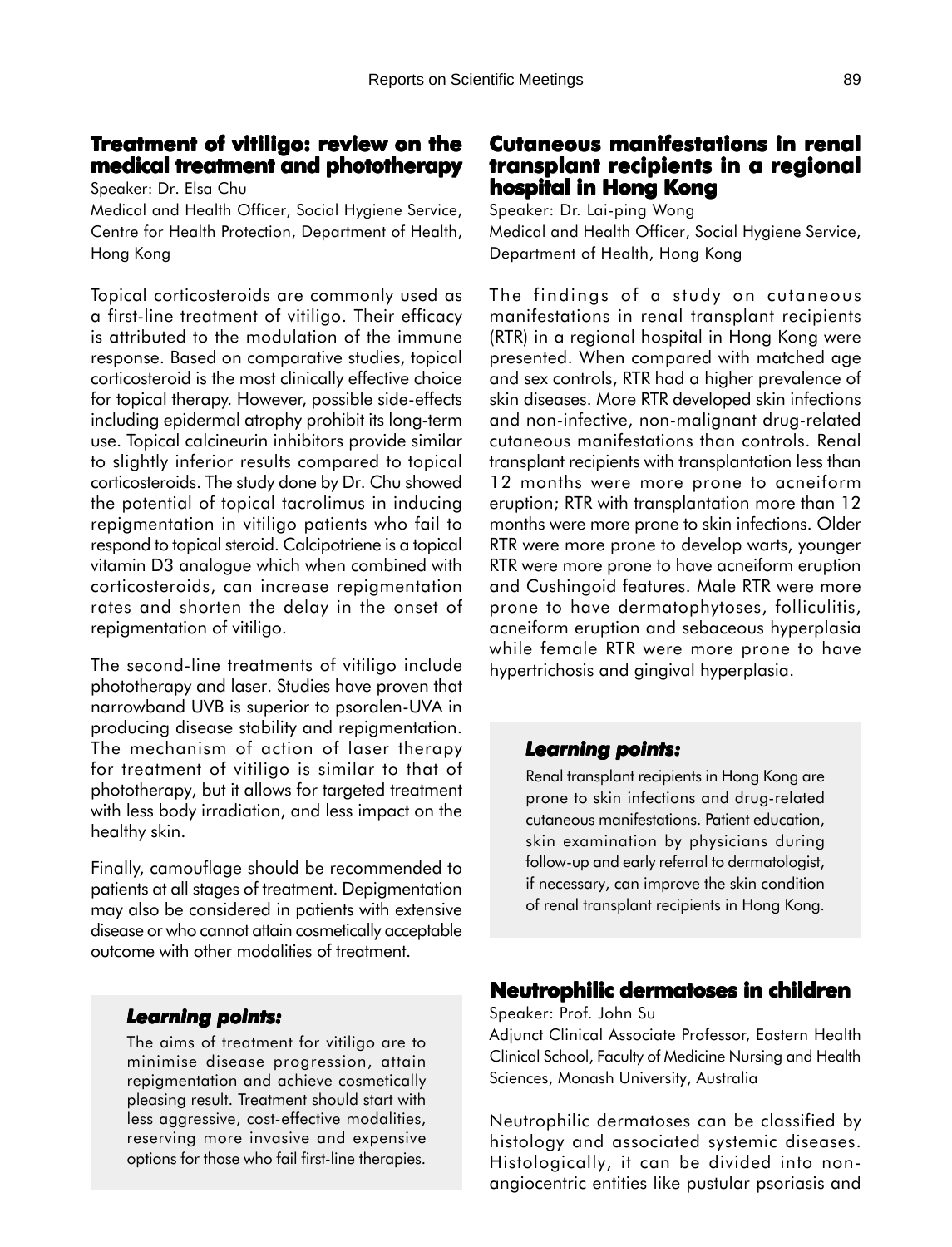acne fulminans, and angiocentric entities which can be subdivided into vessel wall-affected types like leucocytoclastic vasculitis, polyarteristis nodosa or vessel wall-spared types like Sweet's syndrome and pyoderma gangrenosum.

Auto-inflammatory syndromes are characterised by recurrent fever, joint pain and skin rashes. Examples include familial Mediterranean fever, Muckle-Wells syndrome and PAPA (syndrome of pyogenic arthritis, pyoderma gangrenosum and acne). They share a common feature with the autoimmune diseases in that body tissues are attacked by its own immune system. Most of the auto-inflammatory syndromes are hereditary with chronic activation of the innate immune system in the absence of pathogen or pathogenic antibodies.

Cases illustrated included a case with severe acne and pyoderma gangrenosum. The differential diagnoses include PASH (syndrome of pyoderma gangrenosum, acne and suppurative hidradenitis: a new entity that requires prompt treatment to prevent complications) and other autoinflammatory syndromes like PAPA, paediatric pyoderma gangrenosum (PG) which accounts for 5% of PG cases and is associated with conditions such as Takayasu's arteritis and immunodeficiency. Treatments include systemic steroid, cyclosporine and dapsone.

cosmetic or psychological issues. For the risk of melanoma, the absolute risk (AR) for large/giant CMN was 2.5-5% compared to 0-3% for smaller CMN. The relative risk (RR) for large/giant CMN was 50- to 1000-fold compared to 4-to 21-fold for smaller CMN. Melanoma develops within 10 years in >70% of subjects with large/giant CMN compared to >20 years in smaller CMN. Risk factors of melanoma development include very large size (>50 cm) and variegated colour. Melanoma develops in the large CMN usually before puberty, frequently starts in the lesion and can develop in other places but not in the satellite naevi. Neurocutaneous melanocytosis develop in the embryonic stage. The excess number of melanocytes can proliferate like naevus in the skin, and melanoma may arise. The risk of CNS melanoma is  $<$ 1%. Large CMN occurs more on the trunk than limbs. Lesions near the spine or >20 satellite naevi have a higher risk of developing melanoma (50-fold). Magnetic resonance imaging may be considered in children with large/giant CMN (20/40-60 cm), multiple satellite lesions and any symptomatic patients. Initial negative scan would be reassuring though a few cases developed melanoma after a normal scan.

#### *Learning points: Learning points:*

For giant CMN, regular surveillance for malignant change is warranted.

#### *Learning points: Learning*

Neutrophilic dermatoses are rare in real life. Associated conditions other than skin manifestations like joint pain and systemic diseases should be looked for in order to arrive at a correct diagnosis and treatment plans.

#### **Giant congenital melanocytic naevi**

Speaker: Dr. David Orchard Director, Dermatology Department, Royal Children's Hospital, Melbourne, Australia

Large to giant congenital melanocytic naevi (CMN) (>20 cm) are uncommon but can be complicated by melanoma and neurocutaneous melanocytosis,

# **Skin grafting for vitiligo patients, the National Skin Centre's experience**

Speaker: Dr. Steven Thng Senior Consultant, National Skin Centre, Singapore

Skin grafting is indicated for vitiligo patients who do not respond to conservative treatment stategies.

Proper selection of patients is essential for successful repigmentation in skin grafting. The selected cases should have no new lesions in the past six months and the old lesions are not spreading. Segmental vitiligo is usually stable and thus very suitable for skin grafting. For vitiligo vulgaris, test graft is required to ensure the stability of the vitiligo. Other selection criteria include no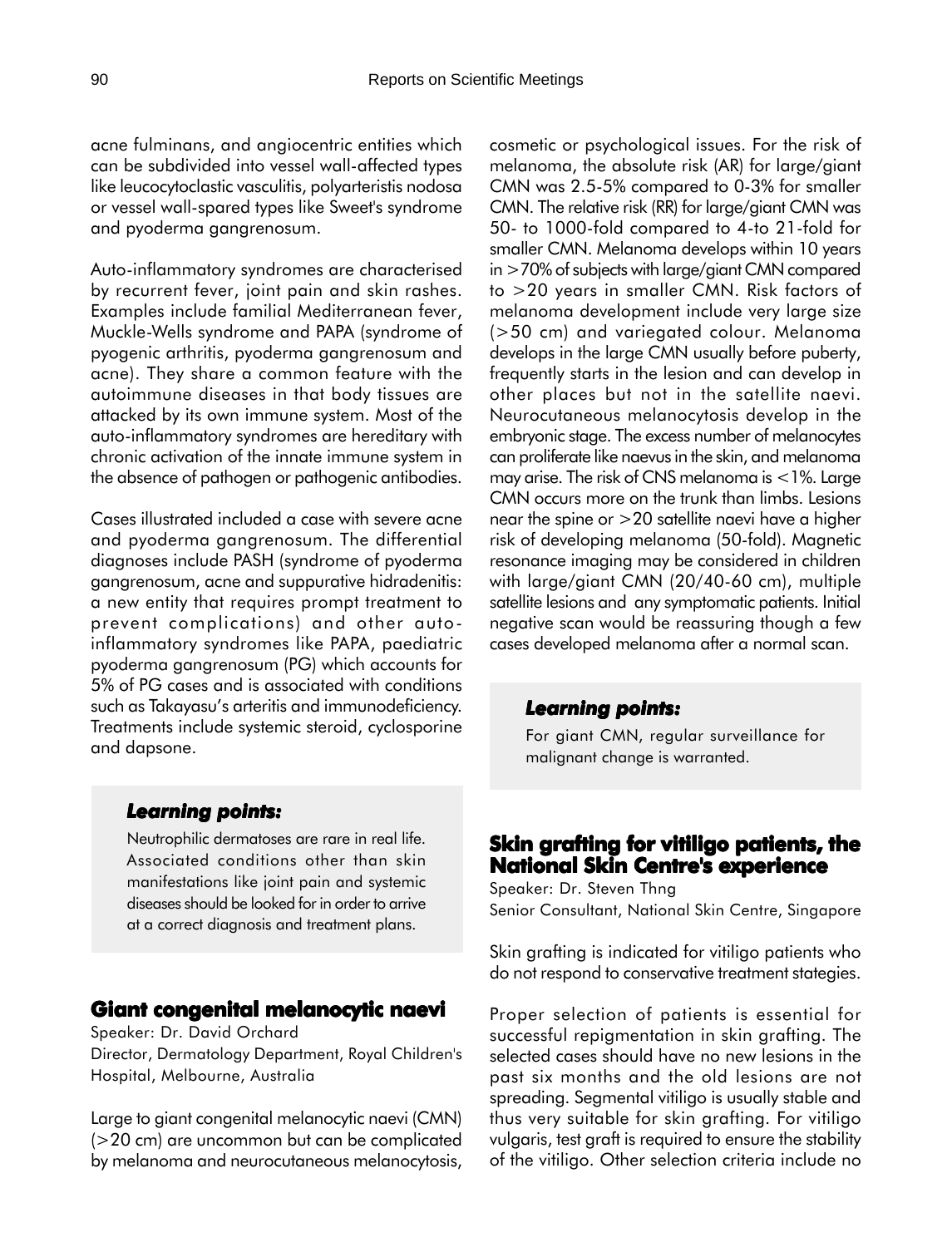tendency of keloid formation and absence of Koebner's phenomenon previously.

The technique of non-cultured epidermal cellular grafting is to obtain an epidermal sample from the donor site such as the hip by superficial shaving, then treat the sample with trypsin, followed by trypsin inhibitor and centrifugation to extract epidermal cells and prepare a cellular suspension containing melanocytes. Before transplanting this cellular suspension onto the recipient site, de-epithelisation of the recipient site is done by dermabrasion or  $CO<sub>2</sub>$  laser ablation. The advantage of cellular grafting over tissue grafting is that it can treat recipient skin up to 20 fold the size of the donor skin. The whole procedure can be completed in two to three hours. The success rate (more than 75% repigmentation six months post-grafting) is above 90% for segmental vitiligo, and about 70% for vitiligo vulgaris.

### *Learning points: Learning*

Skin grafting is a good alternative for patients with stable vitiligo who have failed conservative treatments.

## **The use of immunosuppressive therapy in atopic eczema**

Speaker: Dr. David Orchard

Director, Dermatology Department, Royal Children's Hospital, Melbourne, Australia

For atopic eczema (AE), the rationale of using immunomodulatory therapy is to stop scratching, restore the skin barrier and allow sleep. All of us are aware of the side-effects of topical corticosteroid (TCs), but in the speaker's experience, 15 grams of mometasone or methylprednisolone cream per week for six months is considered to be 'child-safe'. TCs prescribed should be potent enough and given in sufficient quantities to clear the bursts. Topical calcineurin inhibitor can be used for periorbital dermatitis with an efficacy similar to weak- to medium-strength topical steroid but it can cause irritation.

Antihistamines are considered not effective in controlling pruritus in AE but effective for symptomatic dermographism as demonstrated in a Cochrane review. For systemic immunosuppressants, options include phototherapy, prednisolone, cyclosporine, azathioprine, mycophenolate etc. Prednisolone is used for short-term as a kick-start for severe eczema and special occasions, e.g. school camp, at a dose of 1 mg/kg/day for three days followed by tapering over 10 days. Cyclosporine is available in syrup and has a fast onset of action (1-2 weeks). Dose is up to 5 mg/ kg/day in divided doses for 3-9 months with regular blood test monitoring at baseline and then every 1-3 months. Side-effects include hypertension, nephrotoxicity, immunosuppression and hyperlipidaemia. Patients would expect a flare after weaning. It is advisable in children with a severe, protracted flare of eczema. Azathioprine is advised for chronic eczema with normal IgE level. The target dose is 2.5 mg/kg/day, starting at 1/4-1/3 of the full dose then gradually increasing to the full dose over 6-8 weeks with blood test monitoring and pre-treatment thiopurine S-methyltransferase (TPMT) level measurement (in Australia,  $\sim$  1% population have TPMT deficiency and are prone to myelotoxicity). No cumulative myelotoxicity was observed in children, though various degrees of lymphopaenia were most commonly observed. For the suggested maintenance dose of 1-1.5 mg/kg/day, disease control can be maintained. Patients were able to wean with control maintained from months to one year. Serum IgE does not seem to improve upon therapy. Methotrexate is relatively safer but not as powerful and can be considered in recalcitrant eczema not improved by or unsuitable for cyclosporine or azathioprine. Side-effects include cumulative hepatotoxicity. Other options include mycophenolate mofetil (not funded in Australia), gamma-globulin and interferon gamma.

### *Learning points: Learning points:*

Atopic eczema should be controlled with more liberal use of topical corticosteroids. Systemic agents may be used if required.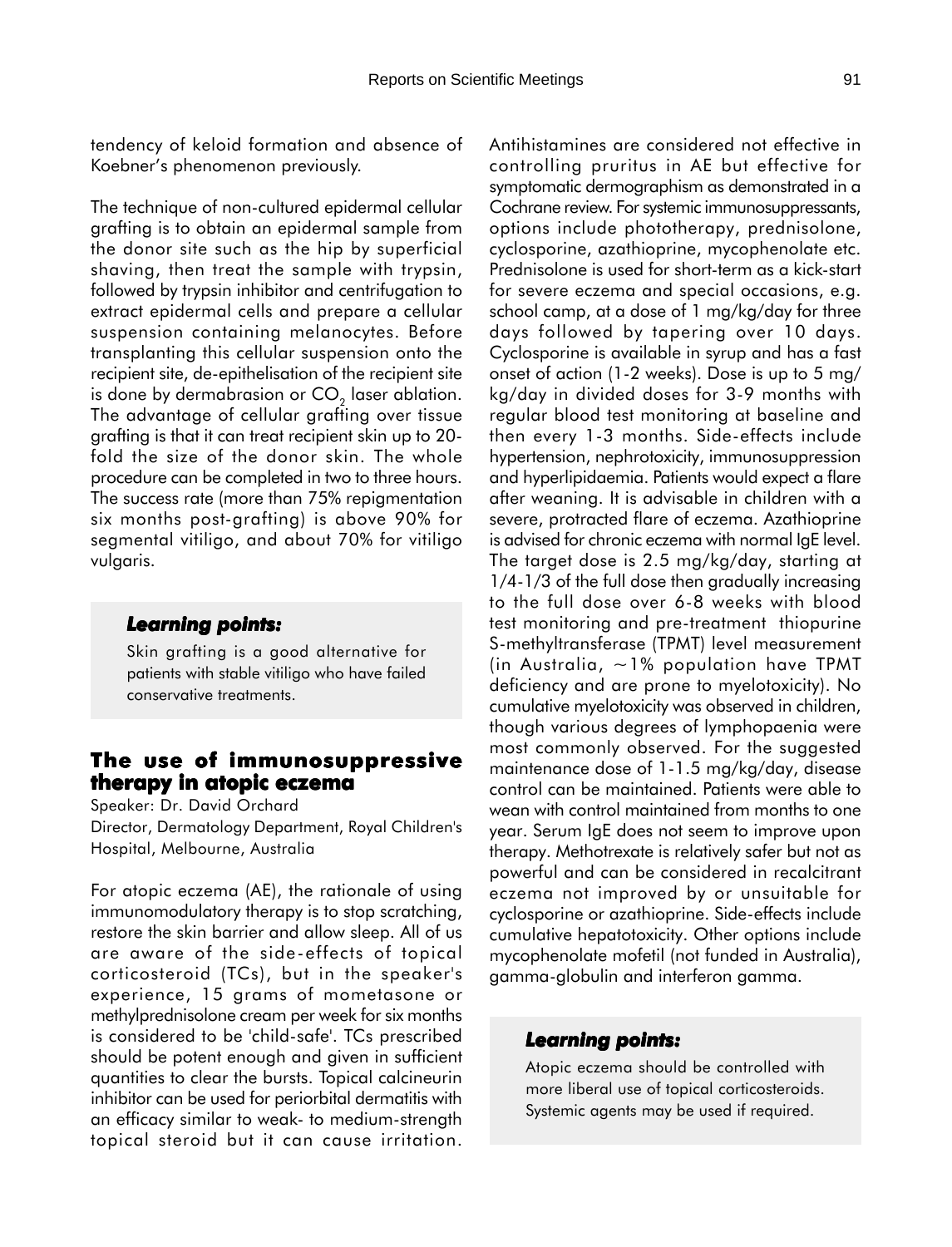# **Drug reaction with eosinophilia and systemic symptoms (DRESS): from bedside to the bench**

Speaker: Dr. Johnny Chan

Clinical Assistant Professor, Division of Dermatology, Department of Medicine, Li Ka Shing Faculty of Medicine, The University of Hong Kong, Hong Kong

Drug reaction with eosinophilia and systemic symptoms (DRESS) is an acute distinct idiosyncratic drug related hypersensitivity reaction. It has a significant mortality of 10%-20% and is classified under a category termed severe cutaneous adverse reaction (SCAR). Fulminant hepatitis or myocarditis is the most common cause of death. Drug reaction with eosinophilia and systemic symptoms is associated with long term autoimmune complications including diabetes, thyroiditis and systemic lupus erythematosus. It has a characteristic delayed onset of two to six weeks after drug administration and a classic triad of rash, fever and visceral involvement. Common cutaneous manifestations include sterile pustules over the head and neck regions, exanthematous eruptions and facial oedema. All internal organs can be affected.

A complex interaction of impaired endogenous drug metabolism, genetic predisposition and viral infection was postulated in the pathophysiology. Several drug-specific phenotypic patterns were identified. An example would be the longer incubation period and higher rate of renal impairment in allopurinol-induced DRESS. In a local single centre study, cotrimoxazole was found to be associated with a long-term severe psoriasiform eruptions and DRESS caused by aromatic anti-convulsants tended to result in more severe liver parenchymal enzymes impairment.

In the last decade, there has been some academic researches on the genetic basis of individual susceptibility to severe drug reactions. For example, the HLA-B 58:01 and HLA-B 15:02 alleles have been identified as being associated with SCAR caused by allopurinol and carbamazepine respectively. A large, local study was being conducted with an objective to define the efficacy and cost-effectiveness of HLA screening in the prevention of allopurinol-induced

SCAR. Meanwhile, other laboratory tests like the lymphocyte transformation test have emerged in recent years to assist in the management of DRESS.

### *Learning points: Learning points:*

DRESS is an acute drug-related hypersensitivity reaction. It has diverse systemic and cutaneous manifestations. Physicians should have a high index of suspicion of this disease as it has a significant mortality.

# **Bullous pemphigoid: a review of Bullous a of patients managed in hospital and its risk factors for poor prognosis and early mortality**

Speaker: Dr. Mimi Chang Resident Specialist, Department of Medicine and Therapeutics, Prince of Wales Hospital, Hong Kong

Bullous pemphigoid (BP) is the most common autoimmune blistering disease. Local data on the treatment and prognosis are lacking. This study was performed to evaluate the disease characteristics, inpatient treatment, morbidity and to analyse the risk factors for flare-up and early mortality in Chinese patients that were hospitalised for BP. This was a retrospective cohort of patients with newly diagnosed BP managed in Prince of Wales Hospital from 1st January 2002 to 31st December 2011. Patients with newly-diagnosed histologically confirmed BP with compatible immunofluorescence (IMF) findings were studied. Patients with possible BP without biopsy, subepidermal blistering disease of other causes or were old cases with flare-up during the study period were excluded. A total of 121 patients were analysed. The mean age of onset was 79.9 years. Eighty-one percent of the patients had generalised BP. Most patients had poor premorbid status and multiple medical comorbidities with diabetes, hypertension and cerebrovascular disease being the most common. First-line treatment with systemic prednisolone 0.5 mg/kg was given in 91% of